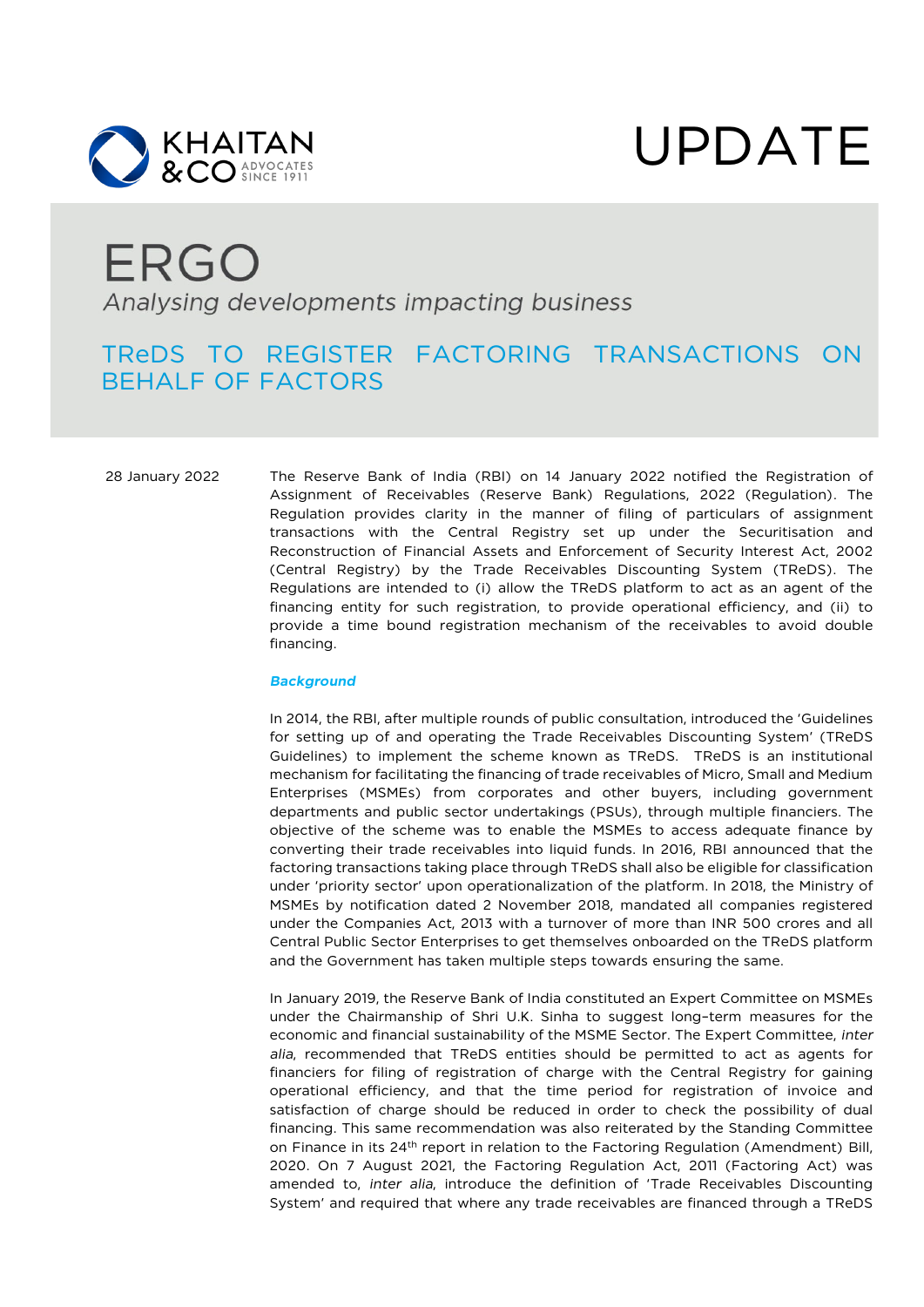## ERGO TREDS TO REGISTER FACTORING TRANSACTIONS ON BEHALF OF FACTORS

platform, the particulars specified in clause 19(1) and 19(3) of the Factoring Act shall be filed with the Central Registry on behalf of the factor by the concerned TReDS, in such manner as may be specified by regulations.

In line with the above mentioned amendments to the Factoring Act, the Reserve Bank of India has notified the Regulation.

#### *Modality of registration of assignments of receivables transactions on TReDS platform*

For trade receivables financed through TReDS platform, the concerned TReDS on behalf of the factor (as defined in the Factoring Act) shall file with the Central Registry, the particulars of:

- (a) Assignment of receivables in favour of a factor in Form I annexed to the Regulation, which shall be authenticated by the authorized person using a valid electronic signature; and
- (b) Satisfaction of any assignment of receivables on full realization of the receivables in Form II annexed to the Regulation, which shall be authenticated by the authorized person using a valid electronic signature.

#### *Time frame for registration of assignments of receivables transactions on TReDS platform*

The concerned TReDS on behalf of the factor shall, within a period of 10 days from the date of such assignment or satisfaction thereof, as the case may be, file with the Central Registry the above-mentioned particulars in Form I or Form II, as the case may be.

In case of the required forms are not filed within the specified time, the Central Registrar (as defined in the SARFAESI Act) may allow the said particulars to be filed within such additional time not exceeding 10 days as he may specify, subject to the following:

- (a) on being satisfied on an application made in this behalf stating the reasons for the delay; and
- (b) upon payment of the fee as prescribed by the Government of India in Registration of Assignment of Receivables Rules, 2012, as amended from time to time (Registration of Assignment Rules).

#### *Fees*

Every form for registration of any transaction relating to assignment of receivables or satisfaction of receivables on realisation shall be accompanied by fees, as prescribed by Government of India in the Registration of Assignment Rules, to be paid to the Central Registrar in the manner as may be specified by the Central Registrar from time to time. The fee payable for registration of particulars of assignment of receivables, within a period of 10 days from the date of such assignment, is INR 10 for assignment of receivables of less than INR 5,00,000, and INR 100 for assignment of receivables of INR 5,00,000 and above. For any application for condonation of delay up to ten days, the fees payable would be ten times of the basic fees, as applicable.

#### *Comment*

As on January 2022, there are three entities which are operating the TReDS platform in India (namely – RXIL, M1xchange and Invoicemart) and have since collectively discounted invoices worth INR 15,000 crores drawn by 25,000 MSMEs. While the